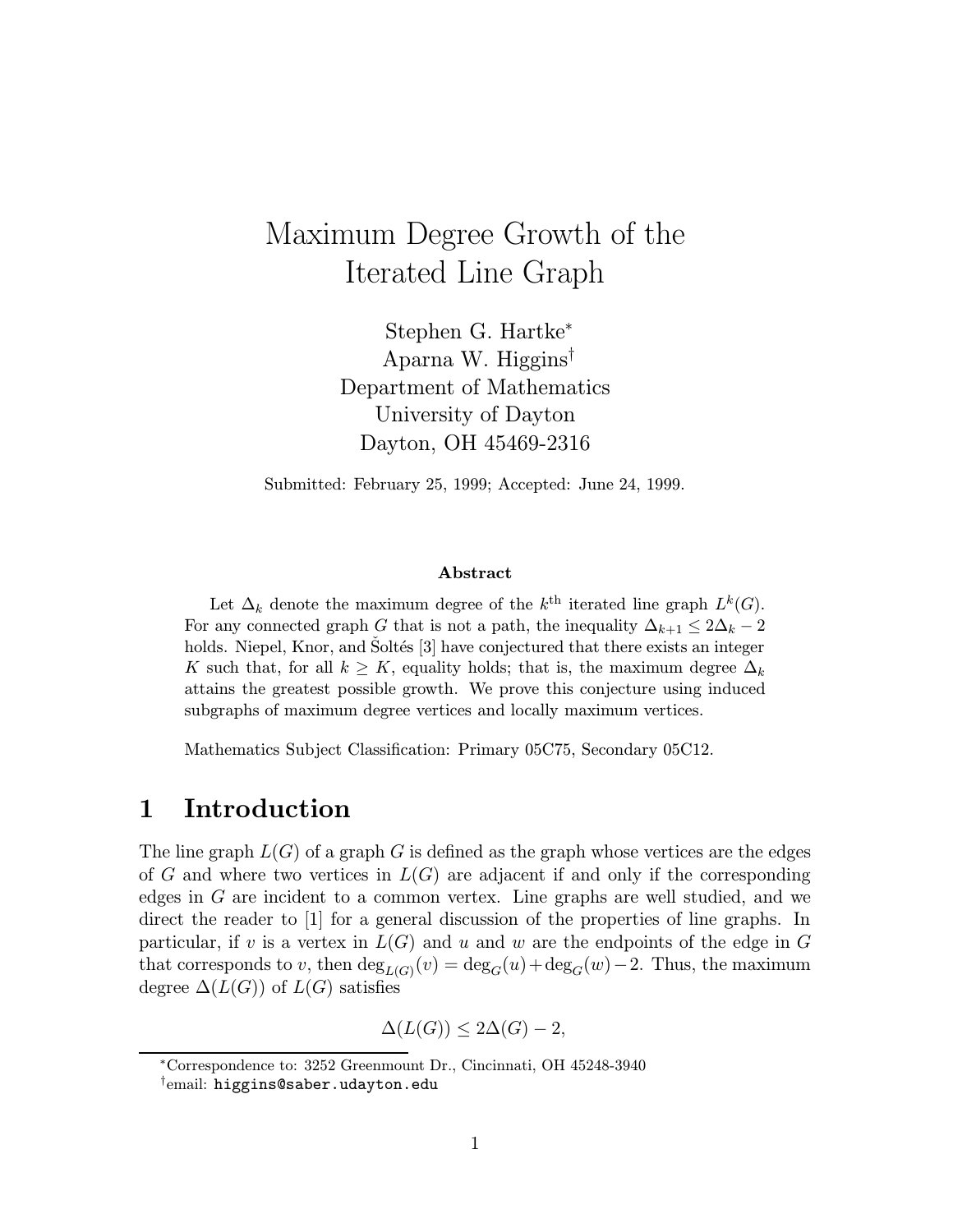and the minimum degree  $\delta(L(G))$  satisfies

$$
\delta(L(G)) \ge 2\delta(G) - 2.
$$

The iterated line graph  $L^k(G)$  is defined recursively as  $L^0(G) = G$ , and  $L^k(G) =$  $L(L^{k-1}(G))$  for  $k \geq 1$ . Though much is known about the line graph, few results are known for the iterated line graph. Some of these results can be found in [2]. Using the inequalities above, Niepel, Knor, and Soltés [3] developed the following bounds for the maximum degree  $\Delta_k$  and minimum degree  $\delta_k$  of the iterated line graph  $L^k(G)$ :

$$
2^{k}(\delta_0 - 2) + 2 \le \delta_k \le \Delta_k \le 2^{k}(\Delta_0 - 2) + 2.
$$

Thus, the maximum and minimum degree both have order  $\Theta(2^k)$ .

Niepel, et al., have conjectured that the maximum degrees of all iterated line graphs, with the exception of paths, eventually attain the maximum growth rate of  $\Delta_{k+1} = 2\Delta_k - 2$ . In this paper, we say that a graph G has the *Maximum Degree* Growth Property (MDGP) if  $\Delta(L(G)) = 2\Delta(G) - 2$ . Thus, the conjecture states that there exists an integer K such that, for all  $k \geq K$ ,  $L^k(G)$  possesses the MDGP. The focus of this paper is to present a proof of this conjecture.

In the following work, only finite simple connected graphs with no loops are considered. Note that the iterated line graph of a path eventually becomes the empty graph and that the iterated line graphs of cycles and  $K_{1,3}$  (whose line graph is a triangle) trivially satisfy the conjecture. Therefore, we consider only graphs that are not contained in these classes.

## 2 The Maximum Degree Induced Subgraph

We begin with some basic definitions.

**Definition 1.** Let  $\Delta(G)$  be the maximum degree among the vertices of G, and  $\delta(G)$ be the minimum degree. Let  $\Delta_k$  denote  $\Delta(L^k(G))$  and  $\delta_k$  denote  $\delta(L^k(G))$ .

**Definition 2.** A graph G has the *Maximum Degree Growth Property (MDGP)* if  $\Delta(L(G)) = 2\Delta(G) - 2.$ 

The conjecture of Niepel, Knor, and Soltés can now be stated as follows.

**Conjecture 3.** [3] Let G be a connected graph that is not a path. Then there exists an integer K such that, for all  $k \geq K$ ,  $L^{k+1}(G)$  has the MDGP; that is,

$$
\Delta_{k+1} = 2\Delta_k - 2.
$$

We now introduce the maximum degree induced subgraph  $M(G)$  which will enable us to characterize those graphs G possessing the MDGP.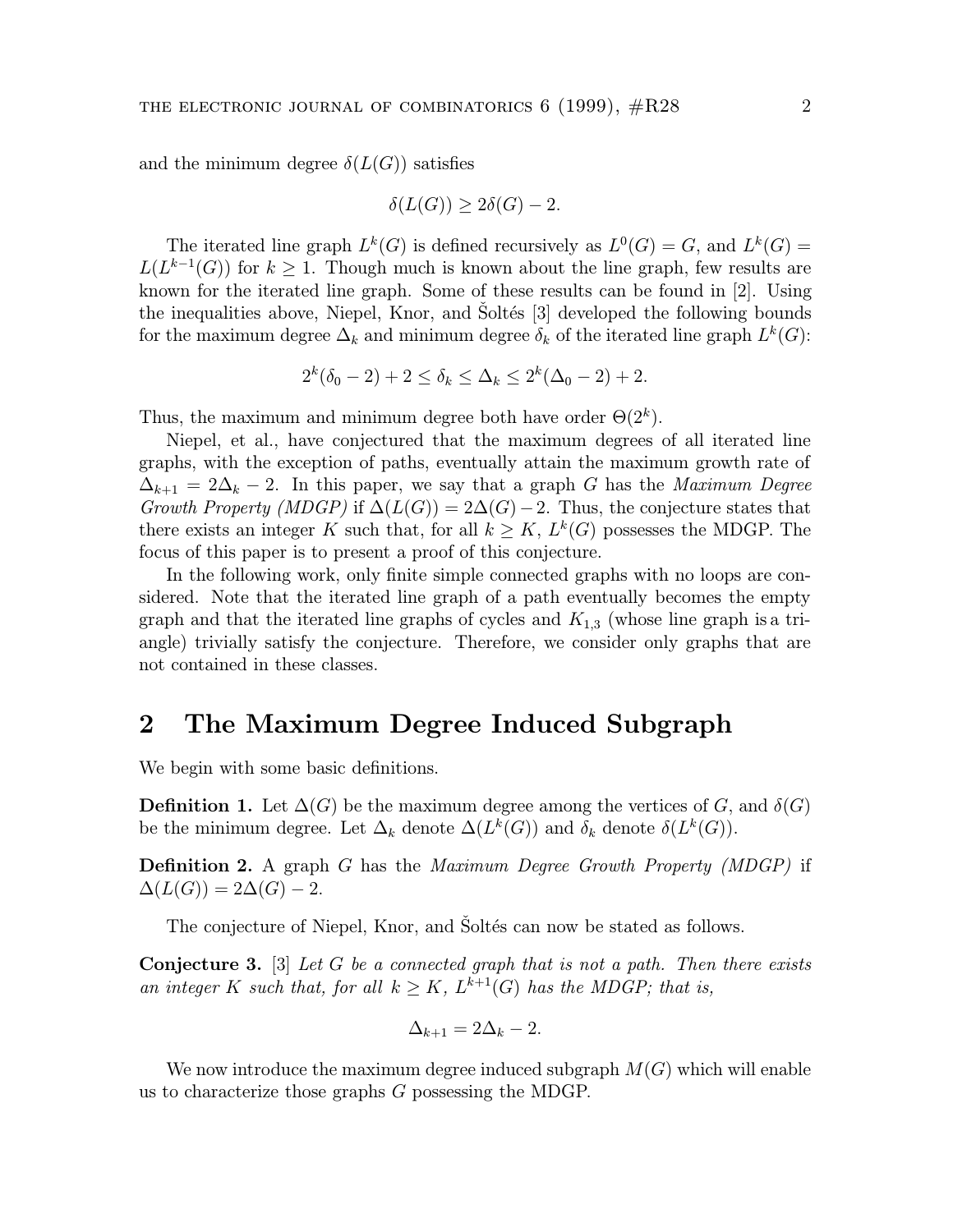**Definition 4.** Let the maximum degree induced subgraph  $M(G)$  be the subgraph of G induced by the vertices of G that have maximum degree  $\Delta(G)$ . Let  $M_k$  denote  $M(L^k(G)).$ 

**Lemma 5.** The MDGP holds for a graph G if and only if  $M(G)$  contains an edge.

*Proof.* If  $M(G)$  contains an edge then two vertices of degree  $\Delta(G)$  are adjacent, and the edge joining these vertices will create a vertex of degree  $\Delta(L(G)) = 2\Delta(G) - 2$ in  $L(G)$ .

Inversely, if  $M(G)$  does not contain an edge, then no two vertices of degree  $\Delta(G)$ are adjacent, and  $\Delta(L(G)) < 2\Delta(G) - 2$ .  $\Box$ 

Note that Lemma 5 implies that the MDGP holds for all  $L^k(G)$ ,  $k \geq 0$ , if and only if  $M_k$  contains at least one edge for all  $k \geq 0$ .

The following lemma is a well-known result on line graphs, and is stated without proof.

**Lemma 6.** If H is a subgraph of G, then  $L(H)$  is an induced subgraph of  $L(G)$ .

We can now prove another characterization of graphs for which the MDGP holds.

**Lemma 7.** The MDGP holds for a graph G if and only if  $L(M(G)) \cong M(L(G))$ .

*Proof.* Assume that the MDGP holds for G. Then  $M(G)$  has an edge, and by Lemma 6,  $L(M(G))$  is a nonempty subgraph of  $L(G)$ . Since every edge in  $M(G)$  is incident to two vertices of degree  $\Delta(G)$ , then for all vertices  $v \in L(M(G))$ ,  $\deg_{L(G)}(v) =$  $2\Delta(G) - 2 = \Delta(L(G))$  and thus  $v \in M(L(G))$ . Suppose v is a vertex in  $M(L(G))$ . Since  $\deg_{L(G)}(v) = \Delta(L(G)) = 2\Delta(G) - 2$ , the edge e corresponding to v in  $M(L(G))$ must be incident to two vertices in G of degree  $\Delta(G)$ . Thus, e is an edge in  $M(G)$ , and  $v \in L(M(G))$ . Therefore, the vertex sets of  $M(L(G))$  and  $L(M(G))$  are equal. Since both  $M(L(G))$  and  $L(M(G))$  are induced subgraphs of  $L(G)$ , the adjacencies of  $M(L(G))$  and  $L(M(G))$  are exactly the same. Therefore,  $L(M(G)) \cong M(L(G))$ .

Inversely, assume that the MDGP does not hold for  $G$ . By Lemma 5,  $M(G)$ does not contain an edge. Thus,  $L(M(G))$  is defined on an empty vertex set. But  $M(L(G))$  cannot be the empty graph since  $L(G)$  is a finite non-empty graph (G is not a path or a single vertex) and at least one vertex in  $L(G)$  must have maximum degree. Therefore,  $M(L(G)) \ncong L(M(G))$ . □

**Corollary 8.** If  $L^k(M(G))$  contains an edge for all  $k \geq 0$ , then the MDGP will hold for all  $L^k(G)$ ,  $k \geq 0$ .

*Proof.* If  $L^k(M(G))$  contains an edge for all  $k \geq 0$ , then, by Lemma 7,  $M_k$  contains an edge for all  $k \geq 0$ , and the result follows by Lemma 5. □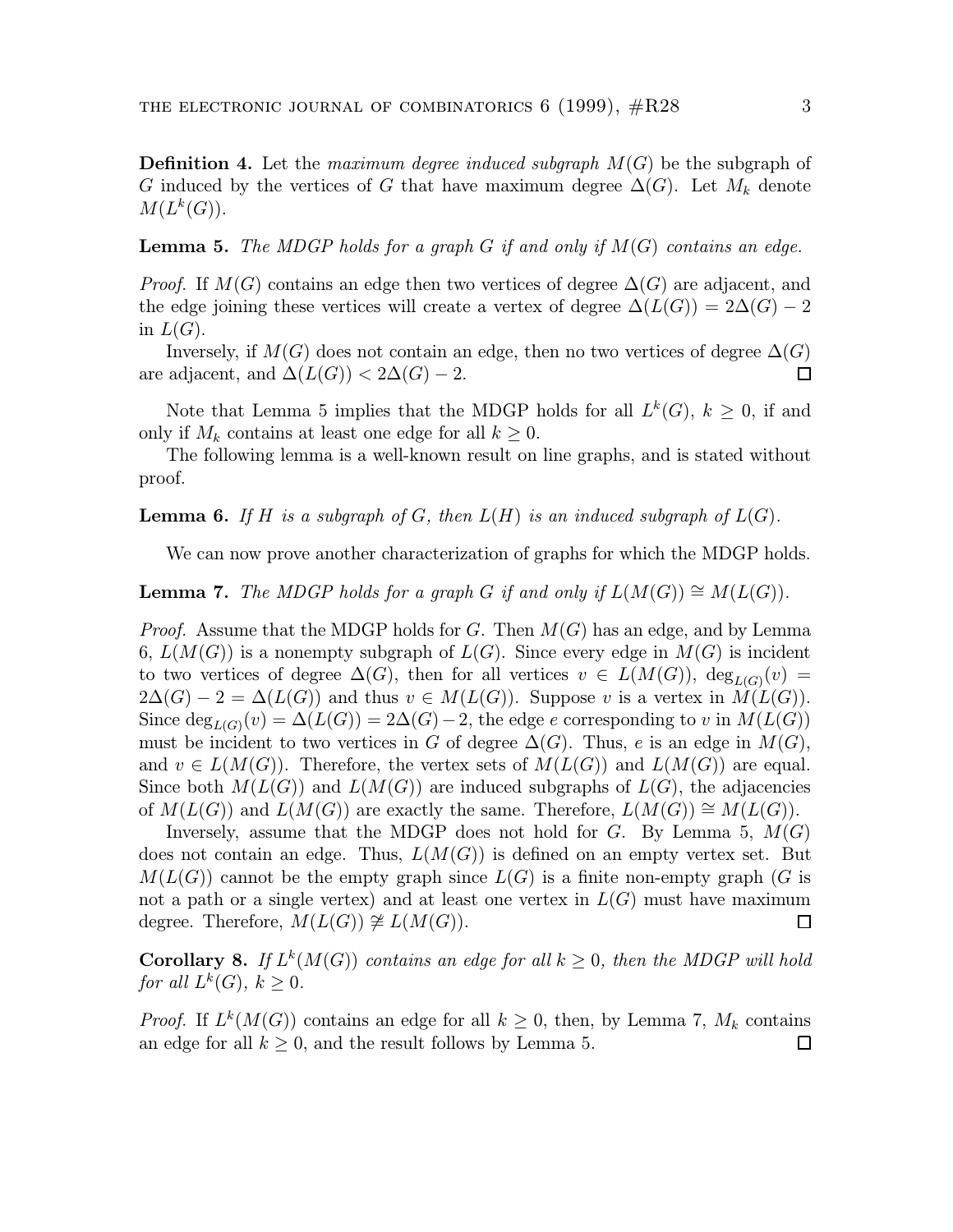Corollary 8 proves the conjecture for many graphs, since we only need to consider whether or not  $L^k(M(G))$  always has an edge for  $k \geq 0$ . Paths and (vertex-disjoint) unions of paths are the only graphs that do not satisfy this condition, and thus the maximum degree growth of graphs whose  $M(G)$  are paths or unions of paths remains unresolved with the techniques presented thus far. The concept of the maximum degree induced subgraph is insufficient for these cases because it provides no information about  $M_{k+1}$  if  $M_k$  does not contain an edge. In the next section, we introduce the concept of a local maximum induced subgraph in order to resolve these difficulties.

## 3 The Local Maximum Induced Subgraph

**Definition 9.** Let the *neighborhood*  $N_G(v)$  of a vertex v in G be the set of vertices in G adjacent to v. Note that  $v \notin N_G(v)$ .

Let the neighborhood  $N_G(S)$  of a subgraph S of G be the set of vertices adjacent to vertices in S but not contained in S. Thus,  $N_G(S)=(\bigcup\{N_G(v): v \in S\}) \setminus S$ .

**Definition 10.** A vertex v in G is a local maximum if  $\deg_G(v) \geq \deg_G(w)$  for all  $w \in N_G(v)$ .

If u and w are the endpoints of an edge  $e$  in  $G$ , then uw is an alternative notation for the vertex  $v \in L(G)$  that corresponds to e. This notation suggests the following definition.

**Definition 11.** A vertex  $v \in L(G)$  is generated by a vertex  $u \in G$  if the edge e in G that corresponds to v is incident to u. A subgraph J of  $L(G)$  is generated by a subgraph H of G if, for each vertex  $v \in J$ , v is generated by a vertex in H.

Note that for a given  $J, H$  is in general not unique.

**Lemma 12.** Every local maximum v in  $L(G)$  is generated by a local maximum w in G. Moreover, v is generated by w and a vertex in G that is maximum in  $N_G(w)$ .

*Proof.* Suppose v is in  $L(G)$  and v is generated by  $x, y \in G$ , where  $x, y$  are not local maxima in G. Assume that  $deg_G(x) \leq deg_G(y)$ . Then there exists a vertex  $w \in N_G(y)$  such that  $\deg_G(w) > \deg_G(y)$ . The vertex  $wy$  in  $L(G)$  has  $\deg_{L(G)}(wy) =$  $deg_G(w) + deg_G(y) - 2 > deg_G(x) + deg_G(y) - 2 = deg_{L(G)}(v)$ . Vertex wy is in  $N_{L(G)}(v)$ ; therefore, v is not a local maximum.

For the second part of the lemma, assume that v is a local maximum in  $L(G)$ , where v is generated by  $w, y \in G$ , w is a local maximum in G and y is not maximum in  $N_G(w)$ . There exists a vertex  $z \in N_G(w)$  such that  $\deg_G(z) > \deg_G(y)$ . The vertex wz in  $L(G)$  has  $deg_{L(G)}(wz) = deg_G(w) + deg_G(z) - 2 > deg_G(w) + deg_G(y) - 2 =$  $deg_{L(G)}(v)$ . Vertex wz is in  $N_{L(G)}(v)$ ; therefore, v is not a local maximum, resulting in a contradiction. $\Box$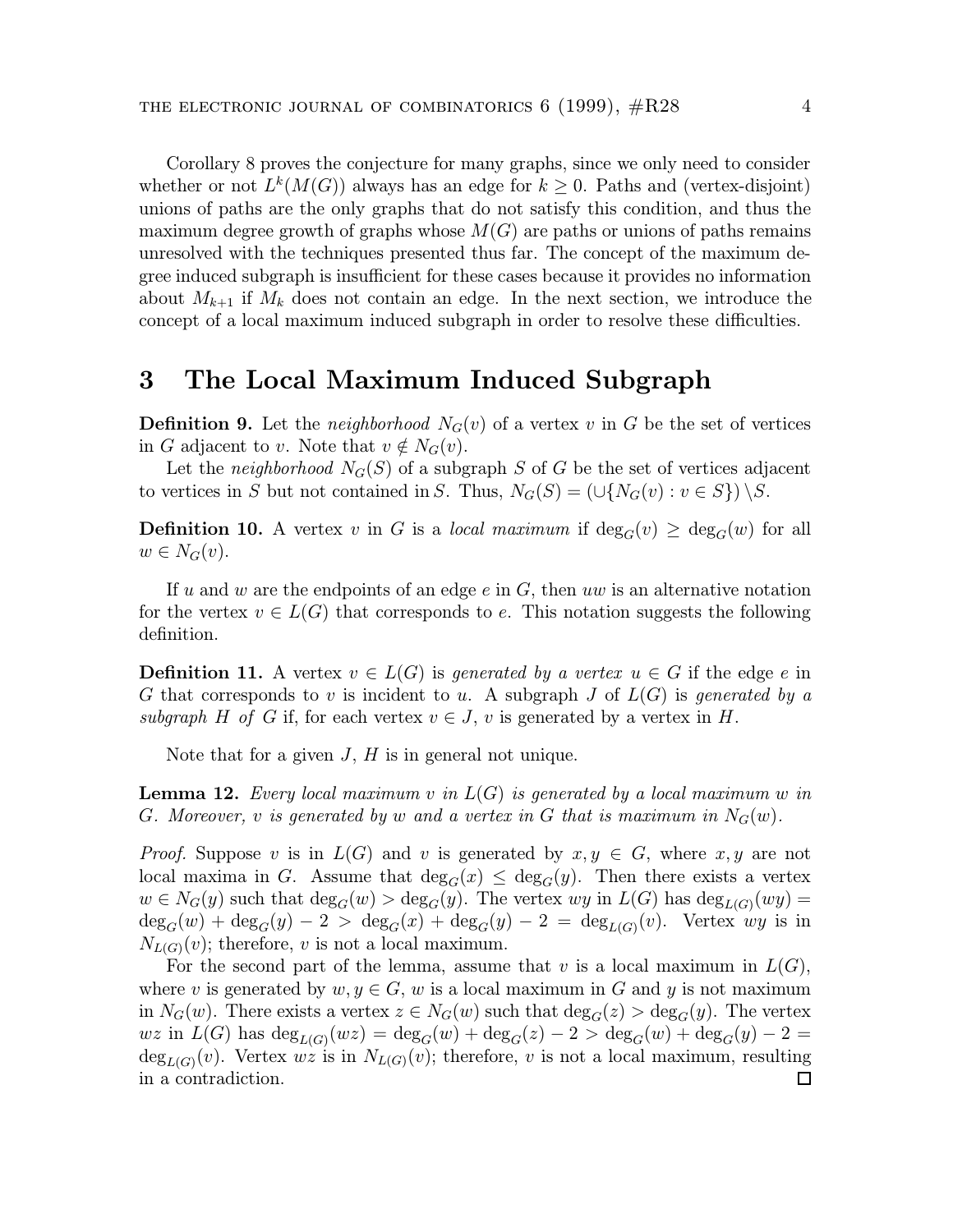**Definition 13.** Let the local maximum induced subgraph  $\mathfrak{L}(\mathfrak{M})$  be the subgraph of G induced by local maximum vertices. Let  $\mathfrak{L} \mathfrak{M}_k$  denote  $\mathfrak{L} \mathfrak{M}(L^k(G))$ .

We now develop some useful properties of the components of  $\mathfrak{L}(\mathfrak{M})$ .

**Lemma 14.** Let C be a component of  $\mathfrak{L}(\mathfrak{M})$ . Then all vertices in C have the same degree in G.

*Proof.* Let  $u, v$  be adjacent vertices in a component C of  $\mathfrak{L}(\mathfrak{M})$ , where  $\deg_G(u) \neq$  $deg_G(v)$ . Then  $deg_G(u) > deg_G(v)$  and v is not a local maximum, or  $deg_G(u)$  <  $deg_G(v)$  and u is not a local maximum, generating a contradiction.  $\Box$ 

Similar to the individual local maxima, the components of  $\mathfrak{L}\mathfrak{M}(L(G))$  can be determined by the components of  $\mathfrak{L}(\mathfrak{M})$ . This property is shown in the following lemmas.

**Lemma 15.** If a component C of  $\mathfrak{L}(\mathfrak{M})$  contains an edge, then  $L(C)$  is a component of  $\mathfrak{L} \mathfrak{M}(L(G))$ .

*Proof.* By Lemma 12, every vertex in  $\mathfrak{L}(\mathfrak{M}(L(G))$  is generated by a vertex in  $\mathfrak{L}(\mathfrak{M}(G))$ . Let C be a component of  $\mathfrak{L}(\mathfrak{M})$  that contains an edge, where  $\deg_G(v) = r$  for all  $v \in C$ . If v and w are adjacent vertices in C, then the degree of the vertex vw in  $L(G)$  is  $\deg_{L(G)}(vw)=2r-2$ . By Lemma 6, and since the line graph preserves connectivity,  $L(C)$  is a connected induced subgraph of  $L(G)$ , where every vertex in  $L(C)$  has degree  $2r-2$ .

To complete the proof of the lemma, we show that no vertex in  $N_{L(G)}(L(C))$  is a local maximum. Every vertex vy in  $N_{L(G)}(L(C))$  is generated by a vertex  $y \in N_G(C)$ that is adjacent to a vertex  $v \in C$ . If  $deg_G(y) < r$ , then  $deg_{L(G)}(vy) < 2r - 2$ , and vy is not a local maximum in  $L(G)$ . If  $\deg_G(y) = r$ , then since  $y \notin C$  there exists a vertex  $z \in N_G(y) \backslash C$  such that  $deg_G(z) > r$ . Then  $deg_{L(G)}(yz) > 2r - 2 = deg_{L(G)}(vy)$ , and vy is not a local maximum in  $L(G)$ . Therefore, no vertex in  $N_{L(G)}(L(C))$  is a local maximum, and thus  $L(C)$  is a component of  $\mathfrak{L}(\mathfrak{M}(L(G))).$  $\Box$ 

**Lemma 16.** Let C be a component of  $\mathfrak{L}(\mathfrak{M})$  that does not contain an edge (C) consists solely of a vertex v), and let s be the maximum degree of vertices in  $N_G(v)$ . Then the following hold:

- 1. If  $s = deg_G(v)$ , then no vertex in  $L(G)$  generated by v is a local maximum.
- 2. If  $s < deg_G(v)$ , and if for all  $u \in N_G(v)$  with  $deg_G(u) = s$  there exists  $w \in$  $N_G(u)\backslash\{v\}$  such that  $\deg_G(w) > \deg_G(v)$ , then no vertex in  $L(G)$  generated by v is a local maximum.
- 3. If  $s < deg_G(v)$ , and if for a given  $u \in N_G(v)$  with  $deg_G(u) = s$ ,  $deg_G(w) <$  $deg_G(v)$  for all  $w \in N_G(u) \backslash \{v\}$ , then v will generate a local maximum in  $L(G)$ for each such u. All local maxima thus generated will be adjacent.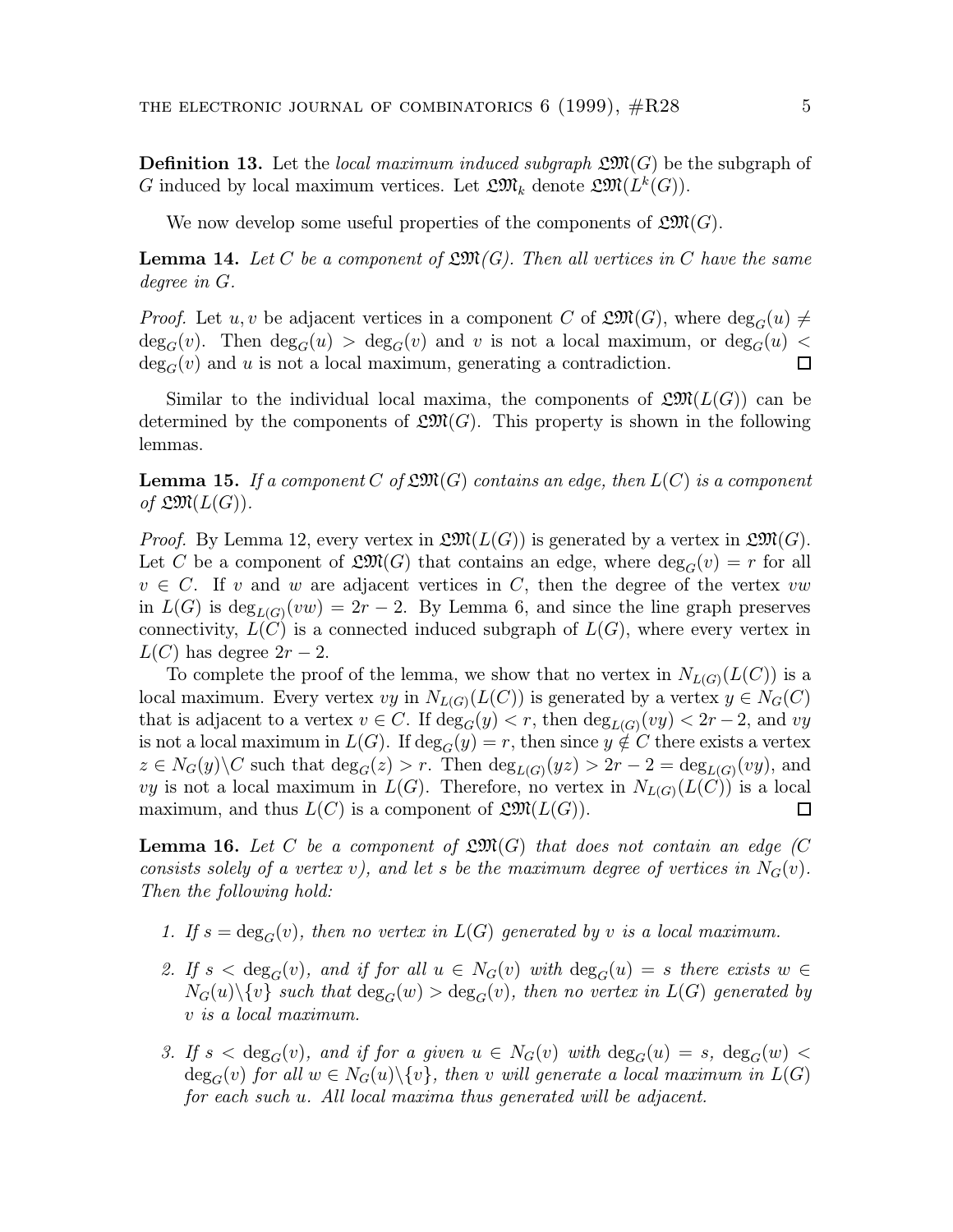4. If  $s < deg_G(v)$ , and if for a given  $u \in N_G(v)$  with  $deg_G(u) = s$  there exists  $w \in N_G(u) \backslash \{v\}$  such that  $deg_G(w) = deg_G(v)$ , then v will generate locally maximum vertices in  $L(G)$  that are adjacent, and the locally maximum vertices generated by v will be adjacent to other locally maximum vertices in  $L(G)$  that are generated by a different component in  $\mathfrak{L}(\mathfrak{M})$ .

*Proof.* Let  $\deg_G(v) = r$ , and let  $u \in N_G(v)$  have maximum degree in  $N_G(v)$ . Note that all local maxima in  $L(G)$  generated by v, if any, will be adjacent to each other.

Let  $y \in N_G(v)$ , where  $\deg_G(y) < s$ . So y is not maximum in  $N_G(v)$ . Then  $deg_{L(G)}(vy) < r+s-2 = deg_{L(G)}(vu)$ , and vy is not a local maximum in  $L(G)$ . Thus, only vertices generated by v and vertices maximum in  $N<sub>G</sub>(v)$  can be locally maximum in  $L(G)$ .

Assume that  $\deg_G(u) = r = \deg_G(v)$ . Since  $u \notin C$  there exists a vertex  $w \in C$  $N_G(u)\backslash\{v\}$  such that  $\deg_G(w) > r$ . Then  $\deg_{L(G)}(uw) > 2r - 2 = \deg_{L(G)}(vu)$ , and vu is not a local maximum in  $L(G)$ , proving part 1.

Assume that  $r = \deg_G(v) > \deg_G(u) = s$ . If there exists a vertex  $w \in N_G(u) \setminus \{v\}$ such that  $\deg_G(w) > r$ , then  $\deg_{L(G)}(uw) > r + s - 2 = \deg_{L(G)}(vu)$ , and vu is not a local maximum in  $L(G)$ . If such a vertex w exists for all maximum degree vertices in  $N_G(v)$ , then no vertex in  $L(G)$  generated by v is a local maximum, proving part 2. If  $\deg_G(w) \leq r$  for all  $w \in N_G(u) \setminus \{v\}$ , then  $\deg_{L(G)}(vu) = r + s - 2 \geq \deg_{L(G)}(uw)$ , and vu is a local maximum in  $L(G)$ . This proves part 3. If there exists a vertex  $w \in N_G(u) \setminus \{v\}$  such that  $\deg_G(w) = r$ , then  $\deg_{L(G)}(uw) = r + s - 2 = \deg_{L(G)}(vu)$ , and vu and uw are adjacent local maxima in  $L(G)$ , proving part 4. Note that vertices vu and uw are in the same component of  $\mathfrak{L}(\mathfrak{M}(L(G)))$ , but the component is generated by more than one component in  $\mathfrak{L}(\mathfrak{M})$ . □

Thus, we now know the possible effects of the line graph on components of  $\mathfrak{L} \mathfrak{M}_k$ . However, we can determine the exact effect on a component of  $\mathfrak{L} \mathfrak{M}_k$  if k is large enough.

**Corollary 17.** Each component of  $\mathfrak{L}\mathfrak{M}(L(G))$  is generated by components of  $\mathfrak{L}\mathfrak{M}(G)$ , and each component of  $\mathfrak{L} \mathfrak{M}(G)$  generates at most one component of  $\mathfrak{L} \mathfrak{M}(L(G))$ .

*Proof.* The first part of the corollary follows from Lemma 12, and the second part follows from Lemmas 15 and 16.  $\Box$ 

**Corollary 18.** There exists an integer  $J_1$  such that every component of  $\mathfrak{L} \mathfrak{M}_k$  generates a component of  $\mathfrak{L} \mathfrak{M}_{k+1}$  for  $k \geq J_1$ , and every component of  $\mathfrak{L} \mathfrak{M}_{k+1}$  is generated by exactly one component of  $\mathfrak{L} \mathfrak{M}_k$ .

*Proof.* Let  $c_k$  denote the number of components of  $\mathfrak{L} \mathfrak{M}_k$ . By Corollary 17, the sequence  ${c_k}$  is non-increasing. Since G is a finite graph, there exist vertices of maximum degree, and thus  $\mathfrak{L} \mathfrak{M}_k$  is nonempty and  $c_k \geq 1$  for all k. Therefore, there exists an integer  $J_1$  such that  $c_k$  is constant for  $k \geq J_1$ . Using Corollary 17, the statement of this corollary follows.□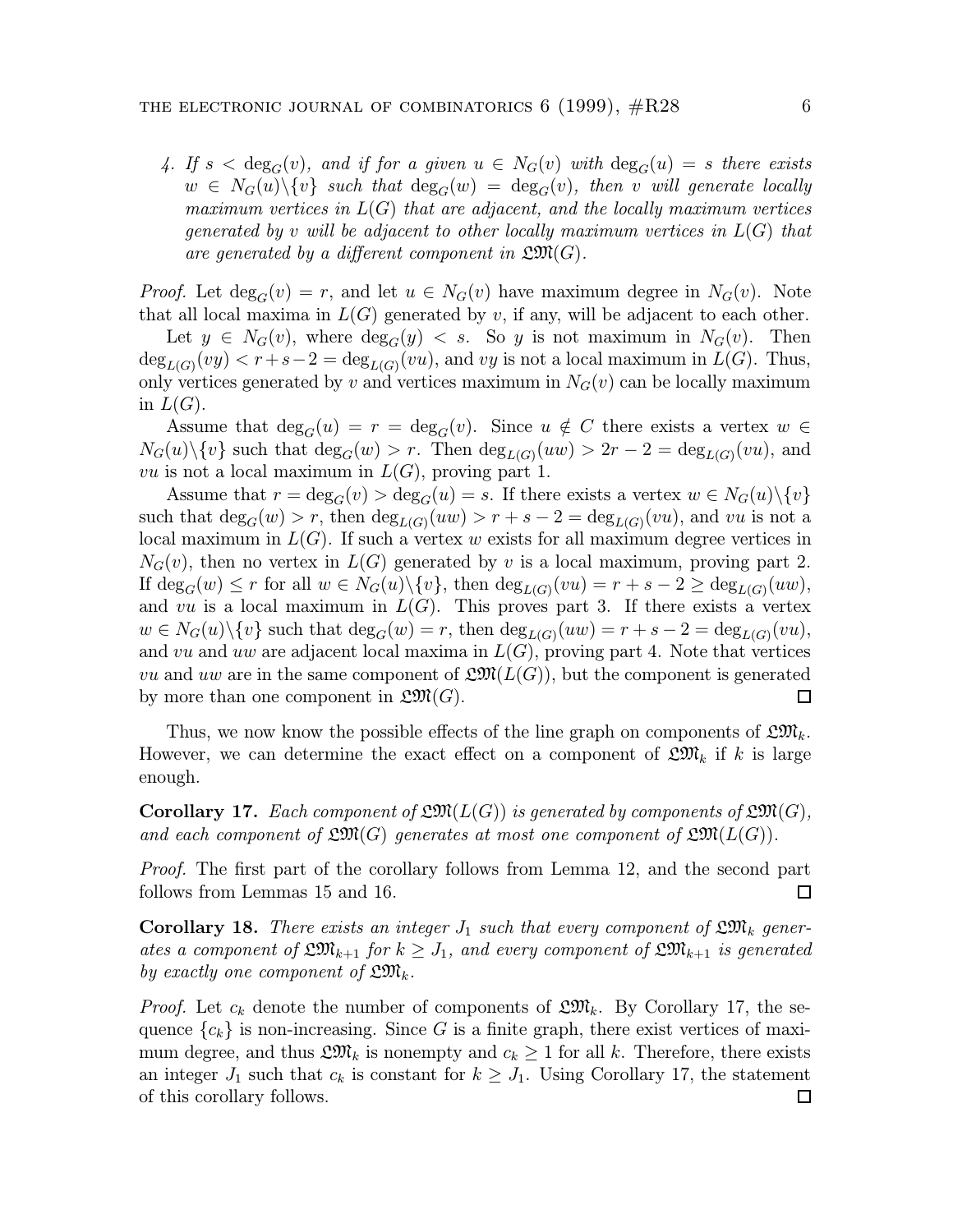The following notation will allow us to consider a particular component  $C_{J_1}$  of  $\mathfrak{L} \mathfrak{M}_{J_1}$  and the components in  $\mathfrak{L} \mathfrak{M}_k$  that  $C_{J_1}$  generates for  $k>J_1$ .

**Definition 19.** Let  $J_1$  be the integer given in Corollary 18, and let  $\{C_k\}_{k>J_1}$  be a sequence such that  $C_k$  is a component of  $\mathfrak{L} \mathfrak{M}_k$  and  $C_{k+1}$  is generated by  $C_k$ . Let  $r_k = \deg_{L^k(G)}(v)$  for all  $v \in C_k$ .

**Lemma 20.** For  $k \geq J_1$  given in Corollary 18, let  $u \in N_{L^k(G)}(C_k)$  where  $\deg_{L^k(G)}(u)$ a. Then there exists a vertex  $v \in L^{k+1}(G)$  generated by u where  $\deg_{L^{k+1}(G)}(v) =$  $r_k + a - 2$ , and either  $v \in N_{L^{k+1}(G)}(C_{k+1})$  or  $v \in C_{k+1}$ .

*Proof.* Let w be a vertex in  $C_k$  that is adjacent to  $u \in N_{L^k(G)}(C_k)$ . Then the degree of  $v = uw$  in  $L^{k+1}(G)$  is  $r_k + a - 2$ . Since  $C_k$  generates  $C_{k+1}$ , there exists a vertex  $z \in N_{L^k(G)}(w)$  such that  $wz \in C_{k+1}$ . If  $\deg_{L^k(G)}(u) = \deg_{L^k(G)}(z)$ , then  $v \in C_{k+1}$ ; otherwise,  $v \in N_{L^{k+1}(G)}(C_{k+1}).$  $\Box$ 

Note that if  $C_k$  has an edge, then

$$
r_{k+1} - \deg_{L^{k+1}(G)}(v) = (2r_k - 2) - (r_k + a - 2)
$$
  
=  $r_k - a$ .

If  $C_k$  does not have an edge, then

$$
r_{k+1} - \deg_{L^{k+1}(G)}(v) < (2r_k - 2) - (r_k + a - 2) \\
= r_k - a.
$$

Note also that if two vertices  $u_1$  and  $u_2$  in  $L^k(G)$  are adjacent to a common vertex w in  $C_k$ , then vertices  $v_1 = u_1w$  and  $v_2 = u_2w$  are adjacent in  $L^{k+1}(G)$ .

The following lemma is another well-known result on iterated line graphs, and is presented without proof.

**Lemma 21.** Let G be a connected graph that is not a path, cycle, or  $K_{1,3}$ . Then for all integers q there exists an integer Q such that  $\delta_Q > q$ .

We now proceed with our characterization of the components of  $\mathfrak{L} \mathfrak{M}_k$ .

**Lemma 22.** There exists an integer  $J_2$  such that  $C_{J_2}$  contains an edge.

*Proof.* Assume that there does not exist an integer  $J_2$  such that  $C_{J_2}$  contains an edge. Assume that  $J_1$  given in Corollary 18 is large enough such that, by Lemma 21,  $\delta_{J_1} > 1$ . Then  $r_{J_1} > r_{J_1} - \delta_{J_1} + 1$ . Since  $r_{J_1} - \delta_{J_1} + 1$  represents the number of possible degrees a vertex in  $N_{L^{J_1}(G)}(C_{J_1})$  can have, by the Pigeonhole Principle there exist two vertices of the same degree adjacent to every vertex in  $C_{J_1}$ . Let  $w \in C_{J_1}$ . Then there are two vertices  $x_{J_1}$  and  $y_{J_1}$  of degree  $a_{J_1}$  adjacent to w. Construct a sequence of pairs of vertices  $\{(x_k, y_k)\}\$ , where  $x_{k+1}$  is generated by  $x_k$  as described in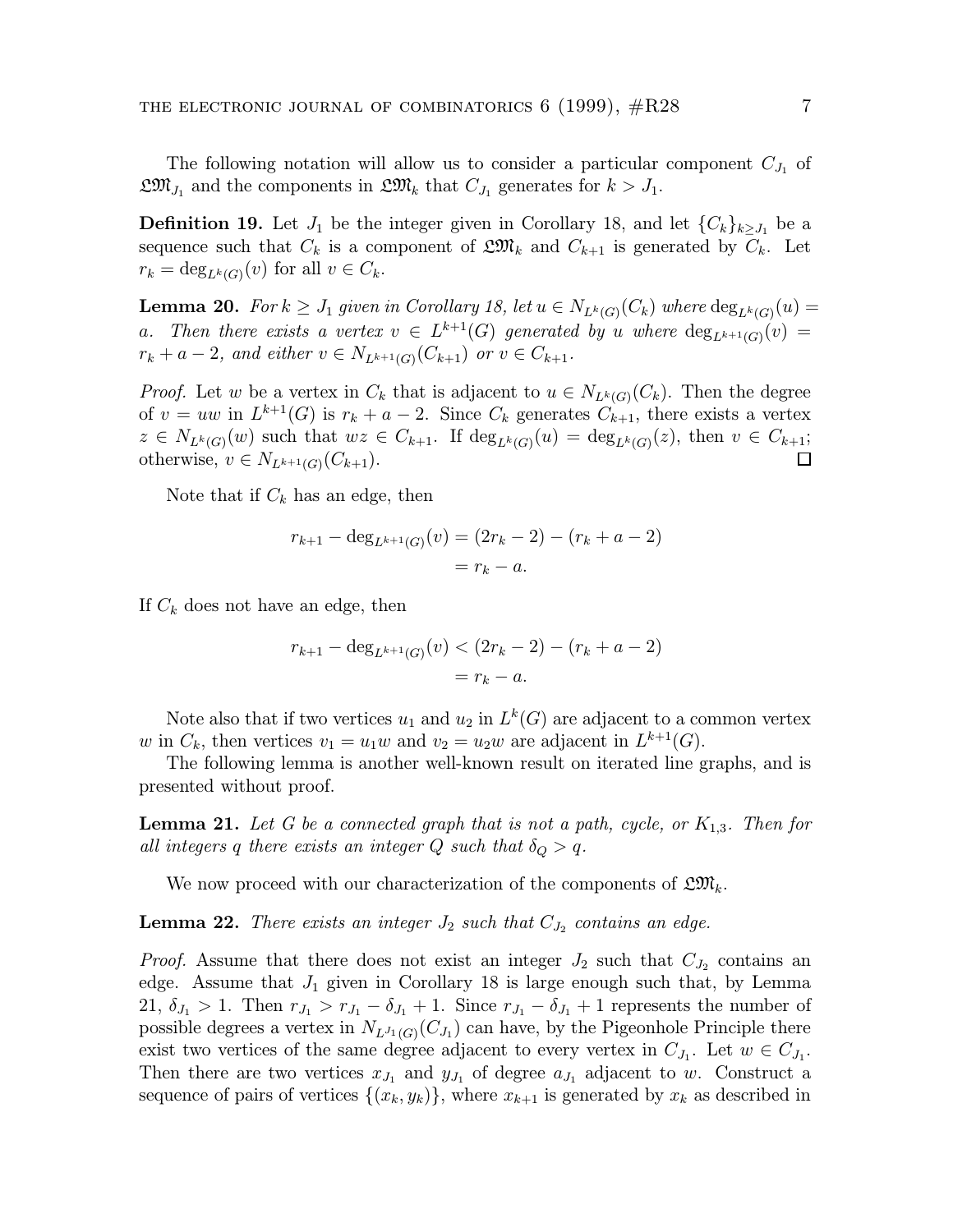Lemma 20 and similarly for  $y_{k+1}$ . Thus, the degree  $a_{k+1}$  of  $x_{k+1}$  and  $y_{k+1}$  is given by  $a_{k+1} = a_k + r_k - 2$ . Both vertices in each pair  $(x_k, y_k)$  are adjacent to one another for  $k>J_1$ , since  $x_{k-1}$  and  $y_{k-1}$  are adjacent to a common vertex in  $C_{k-1}$ . Since, for  $k \geq J_1, C_k$  does not contain an edge,  $r_{k+1} - a_{k+1} < r_k - a_k$ . Thus, there must exist an integer P where  $r_P - a_P = 0$ . This implies that  $C_P$  contains two vertices and thus must contain an edge, which is a contradiction. □

**Lemma 23.** If there does not exist an integer P such that  $C_k$  contains an edge for all  $k \ge P$ , then there exists an integer  $J_3$  such that there are three vertices in  $N_{L^{J_3}(G)}(C_{J_3})$ where all three vertices have the same degree and are adjacent to the same vertex in  $C_{J_3}.$ 

*Proof.* Assume that there does not exist an integer P such that  $C_k$  contains an edge for all  $k \ge P$ . By Lemma 22, there exists an integer  $J_2$  such that  $C_{J_2}$  contains an edge. Let  $J_3$  be the smallest integer greater than  $J_2$  such that  $C_{J_3}$  does not contain an edge. Then  $C_{J_3-1}$  contains exactly one edge and two vertices. Let  $b_k$  denote the minimum degree of vertices in  $N_{L^k(G)}(C_k)$ . The component  $C_{J_3-1}$  generates  $C_{J_3}$ , where  $C_{J_3}$ consists of the single vertex w of degree  $r_{J_3} = 2r_{J_3-1} - 2$ . The minimum degree of vertices in  $N_{L^{J_3}(G)}(w)$  is  $b_{J_3} = r_{J_3-1} + b_{J_3-1} - 2$ . By Lemma 21, the minimum degree  $\delta_k$  can be made arbitrarily large by iterating long enough, and thus  $b_{J_3-1} \ge \delta_{J_3-1} > 2$ can be assumed. Then

$$
b_{J_3-1} > 2
$$
  
\n
$$
\Rightarrow r_{J_3-1} - 1 > r_{J_3-1} - b_{J_3-1} + 1
$$
  
\n
$$
\Rightarrow 2r_{J_3-1} - 2 > 2((2r_{J_3-1} - 2) - (r_{J_3-1} + b_{J_3-1} - 2) + 1)
$$
  
\n
$$
\Rightarrow r_{J_3} > 2(r_{J_3} - b_{J_3} + 1).
$$
 (\*)

Since  $r_{J_3} - b_{J_3} + 1$  represents the maximum number of degrees a vertex in  $N_{L^{J_3}(G)}(C_{J_3})$ can have, by the Pigeonhole Principle and inequality  $(*)$ , w has at least three adjacent vertices that have the same degree.  $\Box$ 

#### **Lemma 24.** There exists an integer  $J_4$  such that  $C_k$  contains an edge for all  $k \geq J_4$ .

*Proof.* Assume that there does not exist an integer P such that  $C_k$  contains an edge for all  $k \geq P$ . Then by Lemma 23 there exists an integer  $J_3$  such that there are three vertices  $x_{J_3}$ ,  $y_{J_3}$ , and  $z_{J_3}$  in  $N_{L^{J_3}(G)}(C_{J_3})$  where all three vertices have the same degree  $a_{J_3}$  and are adjacent to the same vertex w in  $C_{J_3}$ . Construct a sequence of triples of vertices  $\{(x_k, y_k, z_k)\}\$ , where  $x_{k+1}$  is generated by  $x_k$  as described in Lemma 20 and similarly for  $y_{k+1}$  and  $z_{k+1}$ . Thus, the degree  $a_{k+1}$  of  $x_{k+1}$ ,  $y_{k+1}$ , and  $z_{k+1}$  is given by  $a_{k+1} = a_k + r_k - 2$ . The vertices in each triple  $(x_k, y_k, z_k)$  are adjacent to one another for  $k>J_3$ , since  $x_{k-1}, y_{k-1}$ , and  $z_{k-1}$  are adjacent to a common vertex in  $C_{k-1}$ . Since  $C_k$  does not contain an edge for all  $k \geq J_3$ , there exists an infinite number of integers  $k \geq J_3$  where  $C_k$  does not contain an edge and where  $r_{k+1} - a_{k+1} < r_k - a_k$ . Thus, there must exist an integer Q where  $r_Q - a_Q = 0$ . This implies that  $(x_Q, y_Q, z_Q)$  forms a triangle in  $C_Q$ , and thus  $C_k$  will contain an edge for all  $k \geq Q$ . □